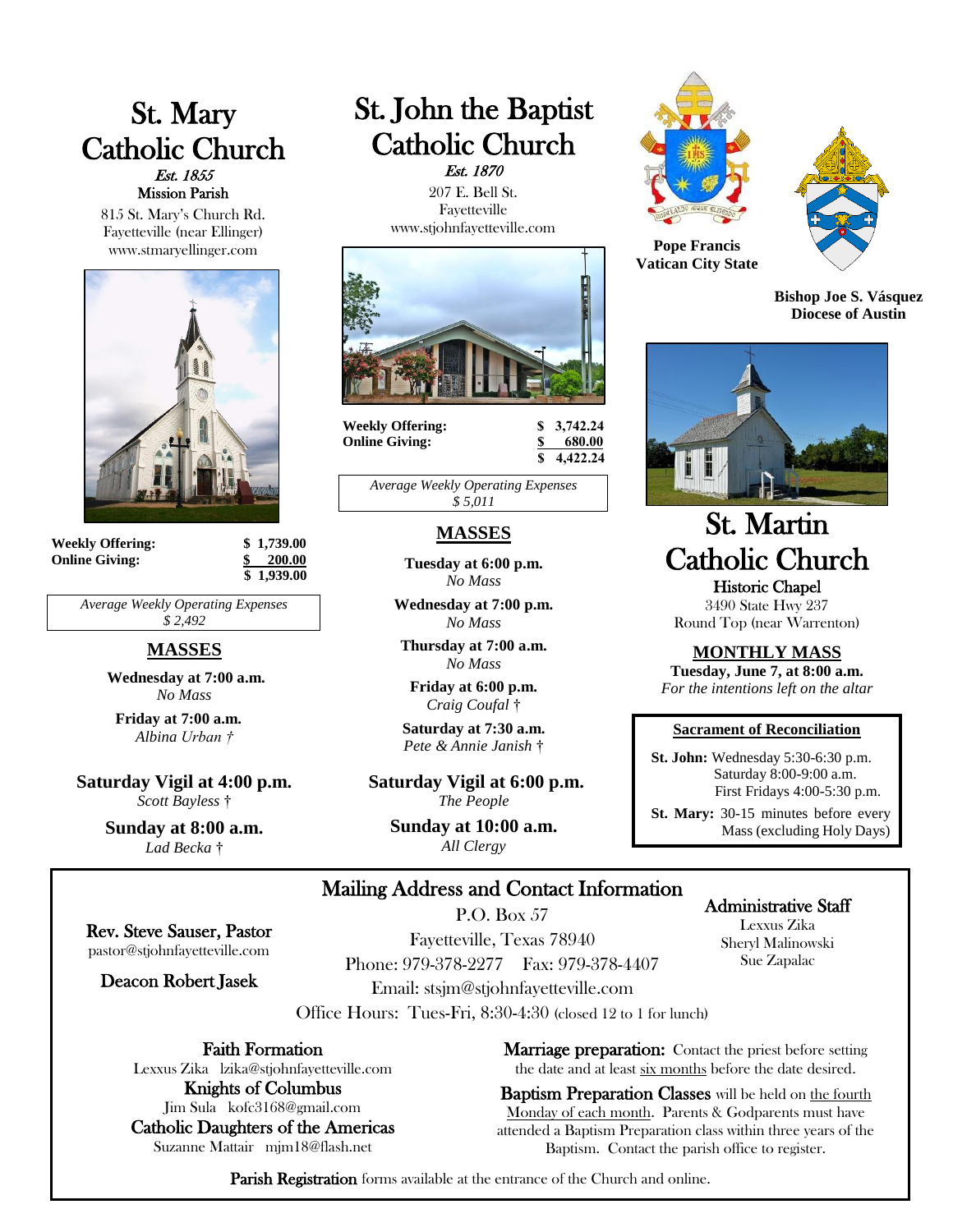## **THE ASCENSION OF THE LORD MAY 29, AD 2022**

# **PARISH LIFE**

**PLEASE PRAY FOR:** Lisa Aguilar, Judy Burklund, Gilbert Canik, Ron Conley, Carolyn Countryman, Brian Fruge, Waldine Fruge, Dan Hall, Bernita Hlinsky, Woody Hiebert, Calvin Hlinsky, Christine Kaspar, Kathy Kneblik, Betty Jean Kulhanek, Helen Mikus, Leo Miller, Richard Mueller, Frank Potts, Kaycee Roesler, Judy Supak, B.J. Vasek, and Maggie Williams. (*Though they will remain in our prayers, names will only remain on the prayer list for two months, unless a new request is received.)*

**FIRST FRIDAY occurs this week.** There will be First Friday Mass at St. Mary at 7:00 a.m. At. St. John, we will have the Exposition of the Eucharist at 3:00 p.m., closing with Benediction at 5:30 p.m. Mass will be at 6:00 p.m.

**WE ARE NEED OF CATECHISTS NEXT YEAR**. Please prayerfully consider helping in this ministry of sharing Christ with the youth in our community! *"Catechists do not merely instruct their students about Christ; they lead them to him." –National Directory of Catechesis, USCCB, p. 241* 

**MARK YOUR CALENDARS** for Vacation Bible School this summer to be held **July 18 to 22, 2022**! Sign up forms are at the entrance of the church and online. The deadline, to ensure a free T-shirt, is **June 30**, and the final registration deadline is **July 7**.

 We are still in need of volunteers – those who have completed the 5<sup>th</sup> grade through 12<sup>th</sup> grade, and adults. Please make sure you are EIM certified if you are 18 yrs. and older, in order to participate.

**WORLD YOUTH DAY 2023 is set for July 31 to August 9, 2023 in Lisbon, Portugal!** If you will be ages 18-35 in July of 2023 you are eligible to go! Think about this once in a lifetime opportunity, and, if you are interested, contact Lexxus at the parish office.

**CYM HEADS UP!** Members are expected to participate the week of **July 4 - 9** at the Garage Sale donation drop-off days and at the sale itself. A work schedule will be available soon!



## **COMING NEXT WEEKEND:**

MagnifiKid! is a missalette, or Mass aid, designed especially for children age  $6 - 12$  which helps them follow and participate more fully in the Liturgy. Responses are color-coded, making it easy for a child to focus.

The booklets include all the readings and prayers of the Sunday Mass with explanations of the difficult words.

 A limited number of booklets will be available for the children to pick up prior to each Mass. Please limit your family to one copy.

## **ADULT FAITH FORMATION OPPORTUNITIES** (in person

at the Pastoral Center in Austin) for June include the following:

- June 6-9 Sacred Scripture
- June 13-16 Christology
- June 20-23 Sacramental Theology
- June 27 Basic Teachings--Scripture
- June 28 Basic Teachings--Creed
- June 29 Basic Teachings--Sacraments
- June 30 Basic Teachings--Morality

Get more information and register a[t www.givecentral.org/appeals](https://www.givecentral.org/appeals-form-registration/acp61a66e7b6eaf6/user/guest)[form-registration/acp61a66e7b6eaf6/user/guest.](https://www.givecentral.org/appeals-form-registration/acp61a66e7b6eaf6/user/guest)

**SUMMER GATHERING OF PRIESTS:** Fr. Steve will be joining other priests from the Austin Diocese at the annual gathering this week, May 31-June 2. Keep them in your prayers!

## **KNIGHTS OF COLUMBUS**

- **OFFICER MEETING** is Monday, **June 6**, at 6:30 p.m. in St. John's Parish Hall.
- **BAR-B-Q** chicken, sausage and ribs to-go will be available *on Sunday, June 19*, (Father's Day) at 10:30 a.m. at the St. John Hall pits. You may place orders at 249-6003. K.C. members to work starting at 5:00 a.m. are Ronnie Kramr's crew. The CDA will have side dishes available.
- **MONTHLY MEETING** is Tuesday, **June 21**, at 7:00 p.m. at St. John's Parish Hall.
- **FOURTH DEGREE MEETING** will be on Wednesday, **June 15**, in La Grange at 7:00 p.m.

**THE ALTAR SOCIETIES OF ST. JOHN AND ST. MARY** will not hold meetings during the summer months.

## **CATHOLIC DAUGHTERS OF AMERICA**

- **BAR-B-Q SIDES** in June are scheduled to be provided by Suzanne Mattair, Donna Shula, Jan Jurecka, Rose Urban, Lexxus Zika, and Ruth Beseda. All other members are welcome to provide sides as well!
- **NO MEETINGS** will be held during the summer.

**THANK YOU** for your generous support of **today's second collection supporting the Archdiocese for the Military Services** in the United States. This collection is *once every three years*, and helps cover the costs that the AMA bishops and clergy incur as they minister to military personnel, students of military academies, veterans at VA hospitals, and government workers stationed outside the U.S., as well as to the families of these groups.

**SPECIAL COLLECTIONS NEXT WEEKEND** will be for the Cemetery at St. Mary and Faith Formation at St. John.

**CYM GARAGE SALE:** The CYM of the parishes will participate in the City-Wide Garage Sale, **July 9**. Your donations are always appreciated. They may be dropped off at the parish hall the week prior to the sale.

**DEADLINE APPROACHING!** Much has happened since the 2015 parish directory! Baptisms, weddings, Eucharistic processions, annual feasts and bazaars, faith formation classes, organization fundraisers, senior



citizens socials, rosary group prayer events, quilting, VBS, food drives, Advent dinners, Easter and Christmas activities, BBQ weekends, Church ground clean-ups and building improvement events…….our parishes have been busy! We need your pictures from these and other events of the past seven years – posed and candid – so that we can do a good job representing you in our new directory. Just email your shots to the parish office at [stsjm@stjohnfayetteville.com.](mailto:stsjm@stjohnfayetteville.com) *The deadline to gather these pictures is JUNE 15, so please take action NOW on this need!*

 Remember that family and individual pictures will be taken the weekends of **September 9-11** & **23-25**. Please save these dates!

## **ETHICS AND INTEGRITY IN MINISTRY COMPLIANCE**

For those needing only to *update or renew* their EIM compliance, the **online training is now open**. Access the English training at [www.austindiocese.org/onlineeimtraining.](http://www.austindiocese.org/onlineeimtraining)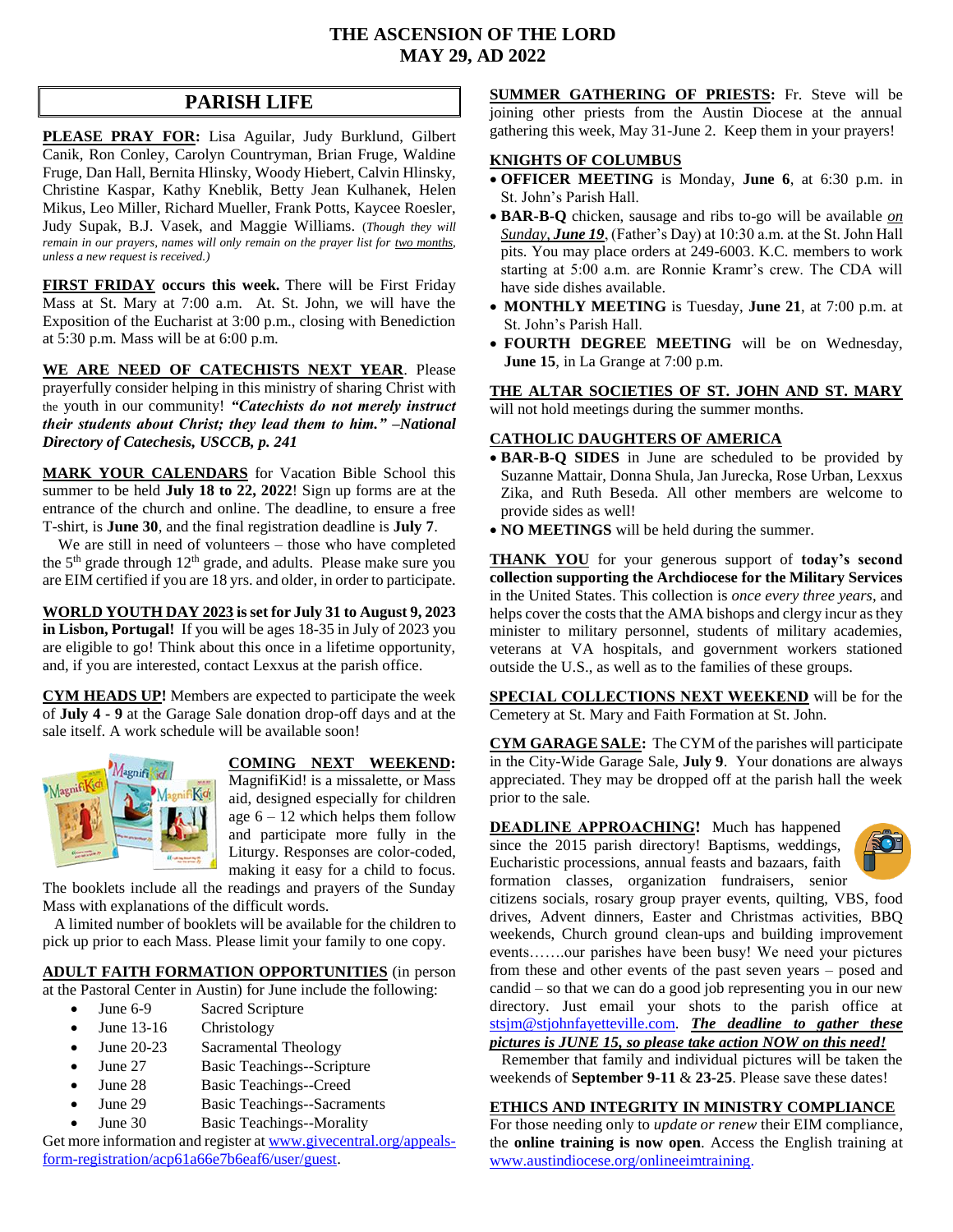## **THE ASCENSION OF THE LORD MAY 29, AD 2022**

l

## **MASS OF ORDINATION TO THE PRIESTHOOD**

On **June 11**, at 10:30 a.m., with great joy and thanksgiving, Bishop Joe Vásquez will ordain Deacons Samuel Bass, Jakob Hurlimann and Fernando Ricaud to the priesthood at St. Vincent de Paul Parish in Austin. The Mass will be livestreamed on the diocesan website. Please keep these men in your prayers!

### **HAVE YOU HEARD THE CALL?**

Might God be calling you to be a priest? Join other single men, ages 15 to 45, for **The Call**. This is a discernment event that is happening the same day as the Diocese of



Austin Priestly Ordination -- **June 11** at St. Vincent de Paul Parish in Austin. The day begins at 8 a.m. with a talk about the priesthood. Participants will attend the ordination and reception and gather for a final talk about how to discern their vocation. Breakfast will be provided! There is no cost – just register at [godiscalling.me/events/thecall.](https://godiscalling.me/events/thecall) Share this with others who may be seeking to serve the Lord as one of his priests.

## **SATURDAY SEMINAR AT GOD'S EMBRACE IN HIGH**

**HILL:** Join Dr. Michael Fonseca on Saturday, **June 11** as he helps us explore the relationship between John the Beloved and Jesus, as well as our own personal relationship with Christ. The seminar will be held at the GEM Conference Center in High Hill, 2911 FM 2672 Schulenburg, Texas 78956. It will begin at 9 a.m. and end at 1 p.m. and will include a lunch. There will be a light breakfast and coffee for those who arrive early. Doors open at 8:30 a.m. Cost is \$30/person. Visit [https://www.godsembrace.org/saturday](https://www.godsembrace.org/saturday-seminars)[seminars](https://www.godsembrace.org/saturday-seminars) to register.



## **FOR THOSE PREPARING FOR MARRIAGE:**

Couples planning to marry should contact their priest or deacon at least six months prior to their wedding date in order to begin the marriage preparation process.Your parish is always the best choice for your marriage preparation. Your parish priest is part of your

spiritual lives! Get started by scheduling an appointment with a priest in your parish.

# **OTHER NEWS**

**SENIOR CITIZEN SOCIAL** group meets on Thursday, **June 2**, from 1:00-5:00 p.m. at St. John's Parish Hall.



**THE MOBILE FOOD PANTRY** will be at St. John on Thursday, **June 2**, from 10:00 – 11:00 a.m. This distribution will be a Drive –Thru, so all clients are to stay in their vehicles and open the trunk. Volunteers will load the food in your vehicle.

**HOPE-HEALTHY OPTIONS PROGRAM**: St. John's Hall is a distribution site for Central Texas Food Bank's HOPE program. HOPE is for persons 55 years and up. On the second Friday of each month, from 1:00-2:30 p.m., clients will receive a 15-20 lb. bag of groceries. The next distribution is Friday, **June 10**.

**VOLUNTEERS NEEDED** at Second Chance Emporium the week of **June 7-11** (Tues-Sat) and **June 13** (Mon). We request you work at least 3 hours to shop. For work times or questions, contact Anna Boyd (281) 687-4217, Suzanne Mattair (832-465-2383) or Marian Tajchman (361-290-1723).

# **AREA EVENTS**

**SAINTS CYRIL & METHODIUS CATHOLIC CHURCH OF SHINER** will host their annual picnic **TODAY**, **May 29**. A threemeat plate will be served from  $10:30$  a.m.  $- 2:00$  p.m. (\$12/plate) The drive-thru starts at 10:30 a.m. Enjoy the auction, music, bingo, a petting zoo, and a variety of games for children.

**HOLY TRINITY PARISH FUNDRAISER** in Corn Hill will be Sunday, **June 5**! Start with Holy Mass at 10:30 a.m.; then enjoy a meal of fried chicken & sausage from 11:00 a.m. – 1:00 p.m. (Adults \$12 / Children \$6). Drive-thru adult plates are available. Dance from 1-5 p.m. to music by the Jodie Mikula Orchestra. Good food, fun & fellowship!

**31st ANNUAL CZECH KOLACHE KLOBASE FESTIVAL** will be held on Saturday, **June 11**, at Riverside Hall in East Bernard. Admission is \$8/person (covers parking and all events), and children 12 and under are free. A plate lunch of sausage and BBQ chicken with all the trimmings will be available for \$12/plate beginning at 11 a.m. The Drive-Thru line for Plates and Kolaches-To-Go will be open from 11 a.m. to 1 p.m. Sausage sandwiches and hamburgers will be available in the afternoon. Come enjoy the music, dancing, arts and crafts, the cake walk, and lotsa kolaches! Proceeds benefit the KJT Society No. 40 Hall Fund.

**STS. PETER & PAUL PARISH 124th ANNUAL FESTIVAL** is Sunday, **June 26**, in Plum, starting after the 10:00 a.m. Mass. Plum sausage & fried chicken will be served from 11:00 a.m.-1:00 p.m., followed by an auction, bingo, live music and a dance. Other activities of the day include children's games, a cake walk, country store, and a raffle!

# **Catholic Social Teaching Corner**

**May 28-29 Solemnity of the Ascension of the Lord** As we await Pentecost, the Scriptures this week invite us to ponder these questions: Are we a community who lives the love and unity for which Jesus prayed? Are we courageous witnesses of the risen Jesus and the Holy Spirit? Do we live as people reborn and refreshed by the life-giving waters of baptism? How will our baptism make us people of justice and charity?

**Mayo 29-30 Solemnidad de la Ascensión del Señor** Mientras esperamos la llegada de Pentecostés, esta semana se nos invita a hacernos estas preguntas: ¿Somos una comunidad que vive el amor y la unidad por la que Jesús oró? ¿Vivimos como gente renacida y renovada por las aguas dadoras de vida del bautismo? ¿Cómo nos hará nuestro bautismo gente de justicia y caridad? 

# Come Gather in Prayer with Us!

**FE** 

\***Saturday** vigil Masses and \***Sunday** Masses – pray the Rosary starting 25 minutes before each Mass.

\***Monday** evening – pray the Regina Coeli, the Rosary, the Litany of the Blessed Virgin Mary, and other prayers at 6:00 p.m. at **St. Mary Church**

\***Tuesday** evening – pray the Rosary at 5:30 p.m. at **St. John Church**